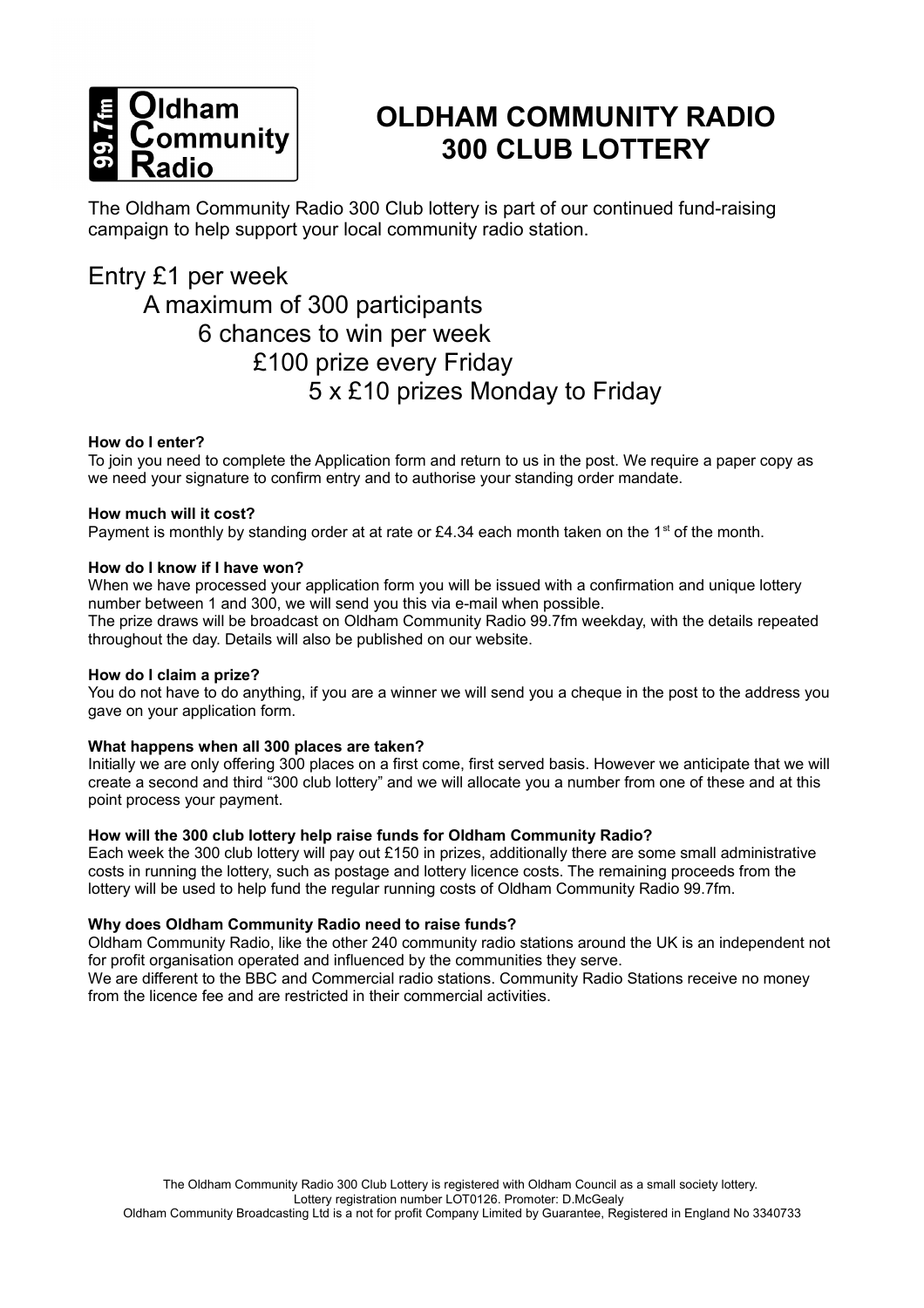

# **OLDHAM COMMUNITY RADIO 300 CLUB LOTTERY NEW MEMBER'S APPLICATION FORM**

I would like to become a member of Oldham Community Radio 300 Club Lottery, and agree to pay £1 per entry per week.

| □ I confirm that I am aged 16 years or over. Date of Birth: _____/_____/________ |  |  |
|----------------------------------------------------------------------------------|--|--|

### **Standing Order Mandate**

| To The Manager                                                                                              |
|-------------------------------------------------------------------------------------------------------------|
|                                                                                                             |
|                                                                                                             |
|                                                                                                             |
| Please Pay: Barclays Bank, Rochdale Branch For The Credit of: Oldham Community Broadcasting Ltd             |
| Sort Code: 20-72-67                                                                                         |
| Account No. 73720772                                                                                        |
|                                                                                                             |
| The sum of: £4.34 (Four pounds and thirty four pence) (1 number) /                                          |
| £8.68 (Eight pounds and sixty eight pence) (2 numbers) /                                                    |
|                                                                                                             |
| Commencing on the first day of next month and thereafter on the first day of the month until further notice |
| and debit my account accordingly:-                                                                          |
|                                                                                                             |
|                                                                                                             |
|                                                                                                             |
| Date:                                                                                                       |

Completed application forms should be returned to: **Oldham Community Radio 99.7fm, PO Box 997, OLDHAM OL1 9EB NOT TO YOUR BANK** 

The Oldham Community Radio 300 Club Lottery is registered with Oldham Council as a small society lottery Lottery registration number LOT0126. Promoter: D.McGealy.